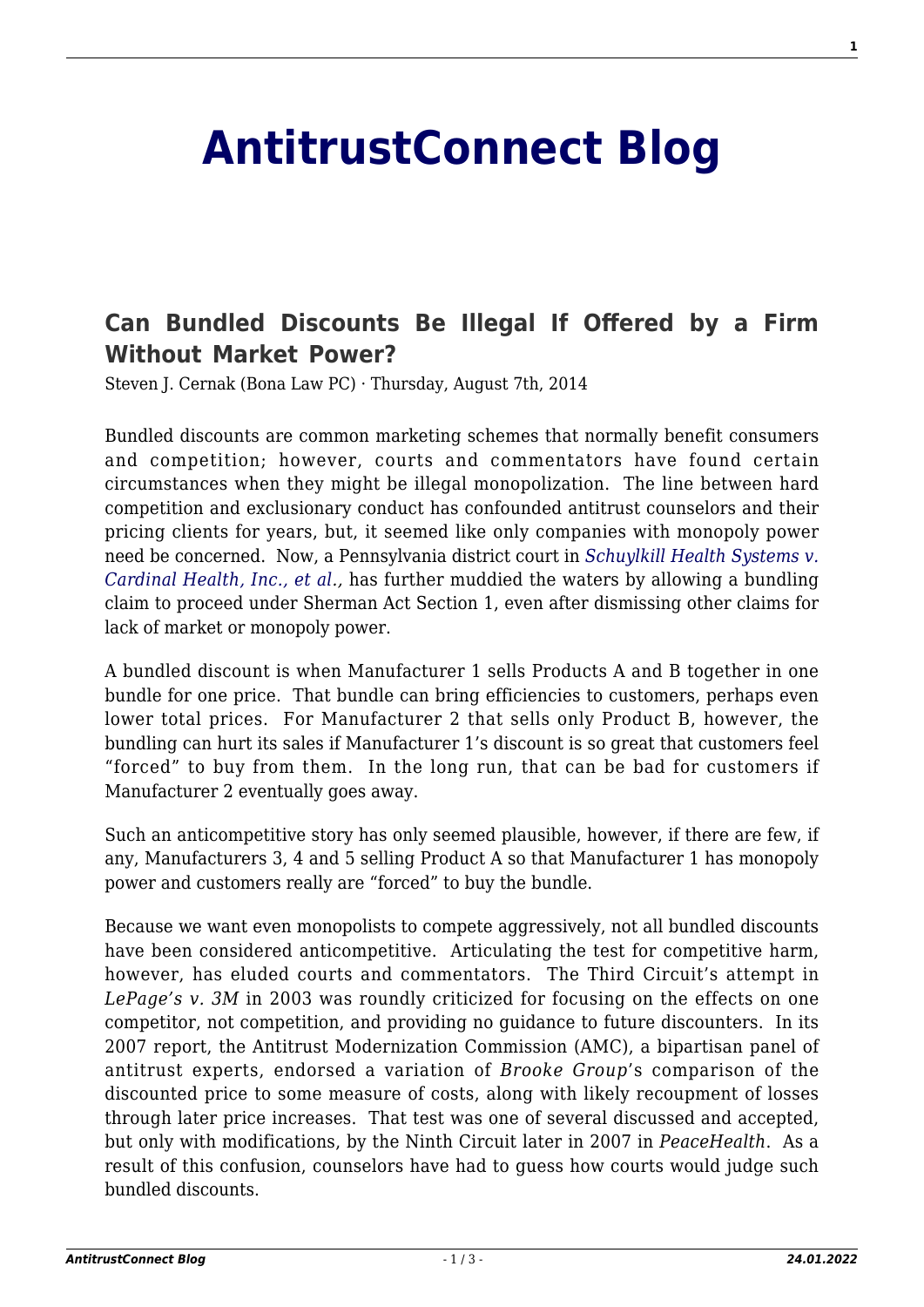In late 2012, Schuylkill Health Systems (SHS) accused Cardinal Health and Owens & Minor (O&M) of various anticompetitive actions. Cardinal and O&M sell dozens of medical-surgical products, including sutures and endomechanical products ("endo products"), and SHS is a customer of both companies. Each company allegedly enjoys a 30-40 percent share in each of the medical-surgical product markets.

Suture Express sells only sutures and endo products, and, allegedly, was doing so successfully before Cardinal and O&M instituted nearly identical bundled discount programs. Under those programs, customers who purchased less than 10 percent of their sutures and endo products from Suture Express or other competitors received one price. Customers who purchased more than 10 percent from Suture Express or other competitors were forced to pay a 1-5 percent penalty on all medical-surgical product purchases. Allegedly, that price penalty overwhelmed any potential savings to customers for purchasing their sutures and endo products from competitors like Suture Express.

SHS claimed the discount program constituted several antitrust violations, including: monopolization and conspiracy to monopolize under Sherman Act Section 2; exclusive dealing under Clayton Act Section 3; and anticompetitive horizontal agreements, tying and bundling under Sherman Act Section 1. SHS supported its claim that "courts in this Circuit have recognized that bundling is a Section 1 claim separate and distinct from tying," with references to the district court opinion in *LePage's* and an unpublished 2012 opinion from the New Jersey District Court in *Castro v. Sanofi Pasteur, Inc*. In *LePage's*, however, 3M had a 90 percent market share and eventually admitted to having monopoly power. In *Castro*, the plaintiffs alleged—and that court accepted as true—that Sanofi had monopoly power in all relevant markets and used it "to impose contractual terms . . . that are expressly or effectively exclusive" and so might violate Section 1 (emphasis added). The *Castro* court separately denied a motion to dismiss a Section 2 claim regarding Sanofi's bundled discounts.

Defendants jointly moved to dismiss all the claims, chiefly because of lack of standing. Specifically, as to the monopolization claims, they argued that each defendant's individual market share was too low to find monopoly power and there was no evidence of any agreement or conspiracy to justify adding the shares together. Specifically, regarding the bundling claim, defendants cited *LePage's* to show that unlawful bundling is simply one way a monopolist might maintain monopoly power. *LePage's* required a showing that the defendant "used its monopoly" to "squeeze out" competitors. Because SHS could not properly plead monopoly power, defendants reasoned that the bundling claim must fail.

The court dismissed both the conspiracy to monopolize and illegal horizontal agreement claims because SHS did not adequately allege the existence of an agreement. The court also dismissed the monopolization claim because the individual market shares of each defendant—below 40 percent—were inadequate to plead market power. Also, SHS made no more than conclusory statements about entry barriers or any other market factors that might otherwise lead to an adequate allegation of monopoly power. The court was skeptical, but allowed the tying claim to proceed, though only under a rule of reason, not per se, theory because "Defendants individually do not have the requisite market power." (The court also refused to